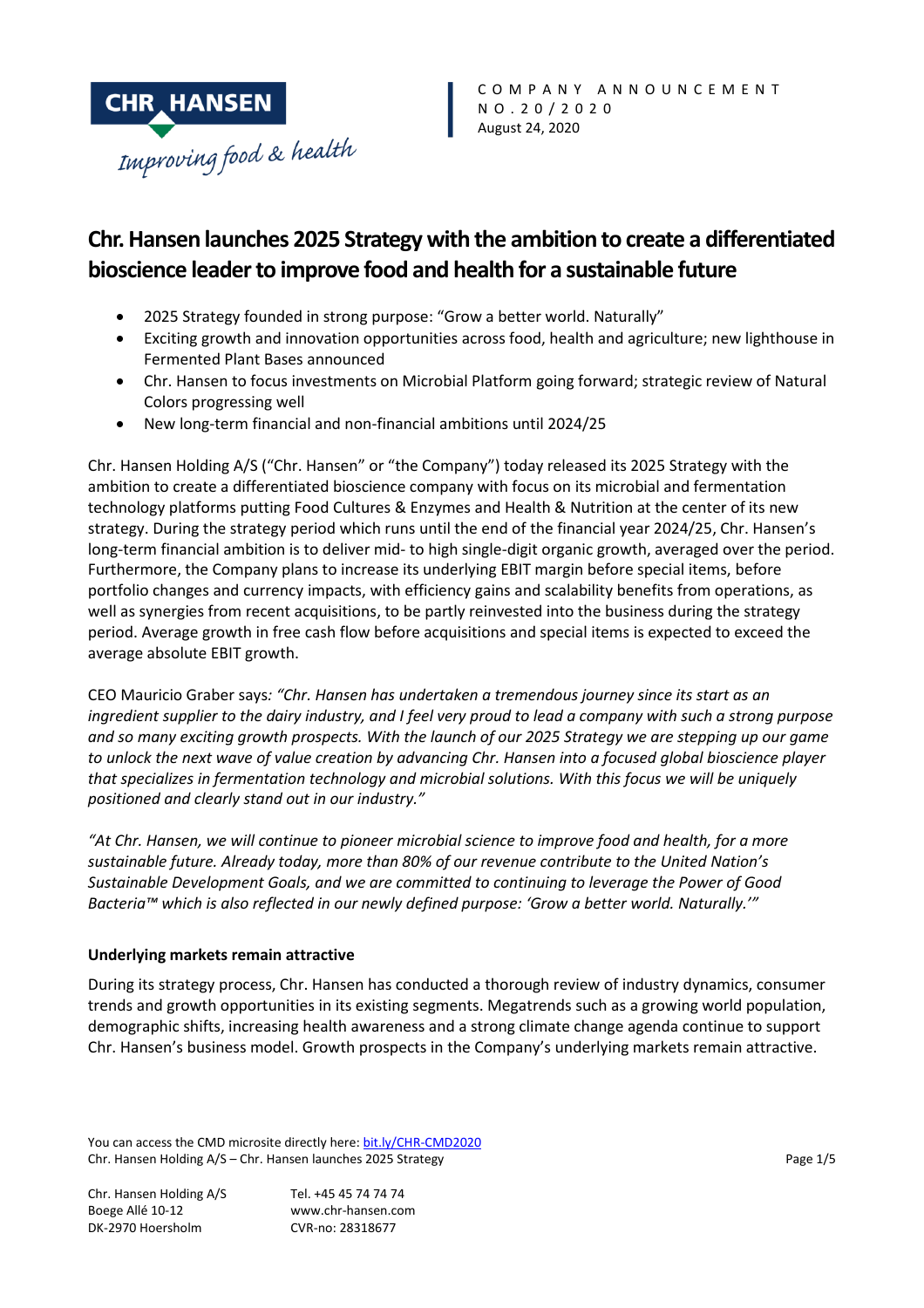## **2025 Strategy ('where to play')**

Under its 2025 Strategy, Chr. Hansen has defined four strategic focus areas that set the framework for its future growth trajectory: REINVEST, LEVERAGE, EXTEND and REVIEW.

#### REINVEST in core platforms

Chr. Hansen has been the ingredient supplier of choice for the dairy industry for many decades and has also built a strong microbial business for animal feed, dietary supplements and infant formula over the last thirty years. During the strategy period the majority of the absolute growth will come from the core platforms. As such Chr. Hansen will continue to prioritize and invest in Food Cultures & Enzymes, Animal and Human Health. Innovative products, launched across all business areas, are expected in the strategy period, both in existing and new product categories, for example probiotic solutions for foods and pet food.

### LEVERAGE the Microbial Platform to grow lighthouses and new areas

Chr. Hansen continues to see many attractive growth opportunities to leverage its technology platform to develop solutions for new applications and end markets. The Company remains committed to further develop its existing lighthouses<sup>1</sup> Bioprotection, Plant Health and Bacthera, and is today launching a new lighthouse in Fermented Plant Bases, where Chr. Hansen sees itself uniquely positioned to gain a meaningful share in this fast-growing market.

*"Each of the four lighthouses holds tremendous potential. We are breaking new ground, and I am truly excited about the journey that lies ahead of us when it comes to fighting food waste, shaping the future of food and contributing to sustainable farming and the development of pharmaceuticals based on bacteria,"*  says CEO Mauricio Graber.

Lighthouses at a glance:

- Bioprotection: Special culture range that prevents spoilage, reduces food waste and increases safety of dairy and other foods. The long-term market opportunity is estimated to be around EUR 1 billion with an addressable market of around EUR 200 million in 2025
- Fermented plant bases*:* Fermentation solutions for spoonable and drinkable fermented milk alternatives and fermented beverages. The long-term market opportunity is estimated to be more than EUR 100 million with an addressable market of less than EUR 100 million in 2025
- Plant health*:* Crop protection solutions with a focus on bionematicides, biostimulants and biofungicides. The long-term market opportunity is estimated to be more than EUR 1 billion with an addressable market of around EUR 400 million in 2025
- Bacthera: Joint venture with Lonza AG in contract manufacturing for live biotherapeutics. The longterm market opportunity is estimated to be more than EUR 1 billion with an addressable market of EUR 150-200 million in 2025 (only clinical trial market)

 $1$  New business area of strategic importance with minimum revenue potential of EUR 100m per year and above Group growth rates.

You can access the CMD microsite directly here: [bit.ly/CHR-CMD2020](file://///DKHOEPFS01/Public/Investor%20Relations/___2020/CMD/8%20CA/bit.ly/CHR-CMD2020) Chr. Hansen Holding A/S – Chr. Hansen launches 2025 Strategy Page 2/5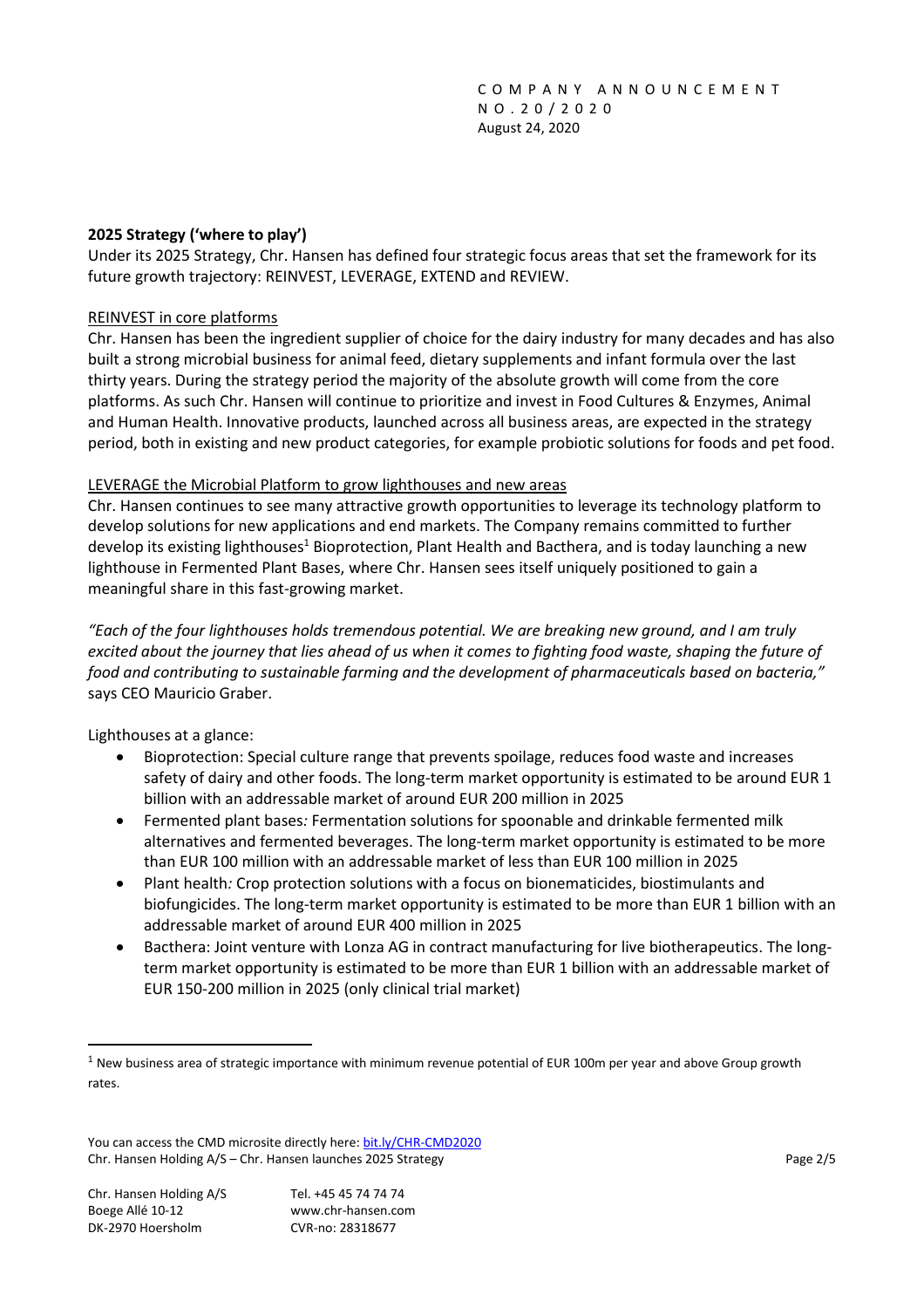## EXTEND Microbial Platform through M&A and R&D partnerships

During the strategy period Chr. Hansen intends to further strengthen its technology platform across its competencies, such as cultures and probiotics, dairy enzymes and value-added fermentation through acquisitions and the expansion of the R&D partner network. The recent acquisitions of HSO Health Care and UAS Laboratories are examples of this, and both offer attractive commercial, operational and R&D synergy opportunities.

### REVIEW strategic options for non-microbial assets

Chr. Hansen's Natural Colors division is the global market leader for natural colors. Whilst the division shares the Company's overall purpose and stand-alone offers an attractive return profile, synergies with the Microbial Platform are limited. As already communicated on July 2, Chr. Hansen has therefore decided to initiate a strategic review of its Natural Colors division. The process is progressing well.

### **Implementation of 2025 Strategy ('how to win')**

Chr. Hansen has defined five dimensions along which the Company is going to implement the strategy:

- 1. CUSTOMERS: Chr. Hansen will further broaden its customer base and expand its global reach to become a truly global bioscience company. The Company aims to increase its presence in emerging markets. Secondly, Chr. Hansen will continue to invest in application development, sales and marketing resources to positively influence end-market demand and advance its digital agenda to deliver best-in-class service to its customers
- 2. INNOVATION: Bringing new innovations with a sustainable impact to market remains a top strategic priority. As such Chr. Hansen will allocate around 75% of the R&D spending during the strategy period towards new product development. Furthermore, the Company will intensify its efforts to bring products to market faster
- 3. OPERATIONS: Chr. Hansen continues to see ample room to realize further operational efficiencies in its production through process innovations and automation/digitization whilst driving scalability benefits through future capacity expansions. Capex spending as a percentage of sales is expected to decline over the period compared to 2018/19
- 4. PEOPLE: As Chr. Hansen grows as an organization it is important to safeguard the Company's unique purpose and performance culture. Furthermore, the Company will continue to invest in talent management and is committed to driving diversity
- 5. PURPOSE: As part of its new strategy, Chr. Hansen will accelerate its sustainability ambition and commits to the Science Based Targets initiative to limit global temperature rise to 1.5 degrees by reducing its environmental footprint with investments into renewable energy, recyclable packaging and circular biowaste management.

You can access the CMD microsite directly here: [bit.ly/CHR-CMD2020](file://///DKHOEPFS01/Public/Investor%20Relations/___2020/CMD/8%20CA/bit.ly/CHR-CMD2020) Chr. Hansen Holding A/S – Chr. Hansen launches 2025 Strategy Page 3/5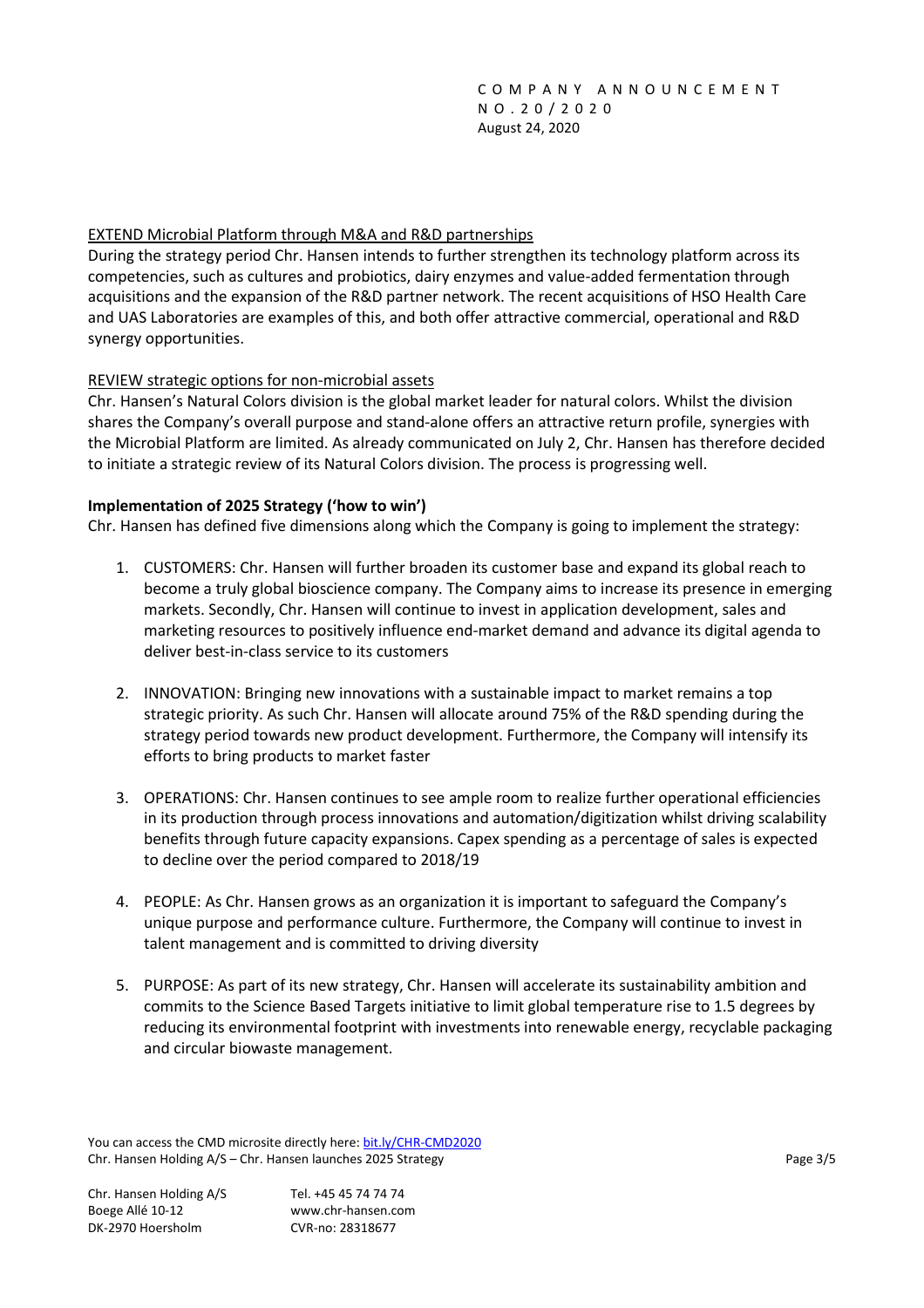## **New financial and non-financial ambitions until 2024/25**

Chr. Hansen has an ambitious financial agenda and remains committed to delivering industry-leading profitable growth and a strong cash flow generation. From the base year of 2018/19, Chr. Hansen aims to deliver:

- Mid- to high single-digit organic growth, averaged over the period
- An increase in EBIT margin before special items, before portfolio changes and currency impacts. The margin improvement is expected to be based on efficiency gains and scalability benefits from operations as well as synergies from recent acquisitions, which will be partly reinvested into the business during the strategy period
- An average growth in free cash flow before acquisitions and special items exceeding the average growth in absolute EBIT before acquisitions and special items

The financial ambition is based on constant currencies and does not take future acquisitions or divestments into account, even if future activities are likely. The financial ambition is also based on the current political and economic environment and projections, and any deterioration may impact the ambition negatively (please see next page for details on COVID-19).

Chr. Hansen has set the following sustainability and non-financial ambitions:

- Products: More than 80% of revenue from sustainable products that contribute to the United Nation's Sustainable Development Goals 2, 3 and 12; 25 million hectares covered with natural solutions (Plant Health and silage inoculants); 200m people consuming Chr. Hansen's probiotic strains; 2 million tons of yogurt waste reduced
- Planet: As part of its commitment to limit global temperature rise to 1.5 degrees, Chr. Hansen aims for 100% renewable energy, circular management of biowaste and recyclable key packaging materials
- People: the Company aims to have introduced 100% of its new employees to its culture model, have a 1:1 equal ratio between female employees and women in management, have a top 25% score in its employee engagement survey and reach a lost-time incident frequency of below 1.5

#### **Capital allocation priorities**

Chr. Hansen's capital allocation framework remains unchanged. Organic growth remains the number one priority followed by bolt-on acquisitions which the Company seeks proactively to strengthen its Microbial Platform, particularly in the dynamic and evolving Health & Nutrition markets. Thirdly, Chr. Hansen will maintain the policy of issuing an ordinary dividend of 40-60% of net income<sup>2</sup>. Finally any excess cash will be distributed as extraordinary dividends or share buy-backs.

 $^2$  The dividend proposed will depend on the Board of Directors' assessment of factors such as business development, growth strategy, current leverage and financing needs, and there is no guarantee that an ordinary dividend will be proposed or declared in any given year.

You can access the CMD microsite directly here: [bit.ly/CHR-CMD2020](file://///DKHOEPFS01/Public/Investor%20Relations/___2020/CMD/8%20CA/bit.ly/CHR-CMD2020) Chr. Hansen Holding A/S – Chr. Hansen launches 2025 Strategy Page 4/5